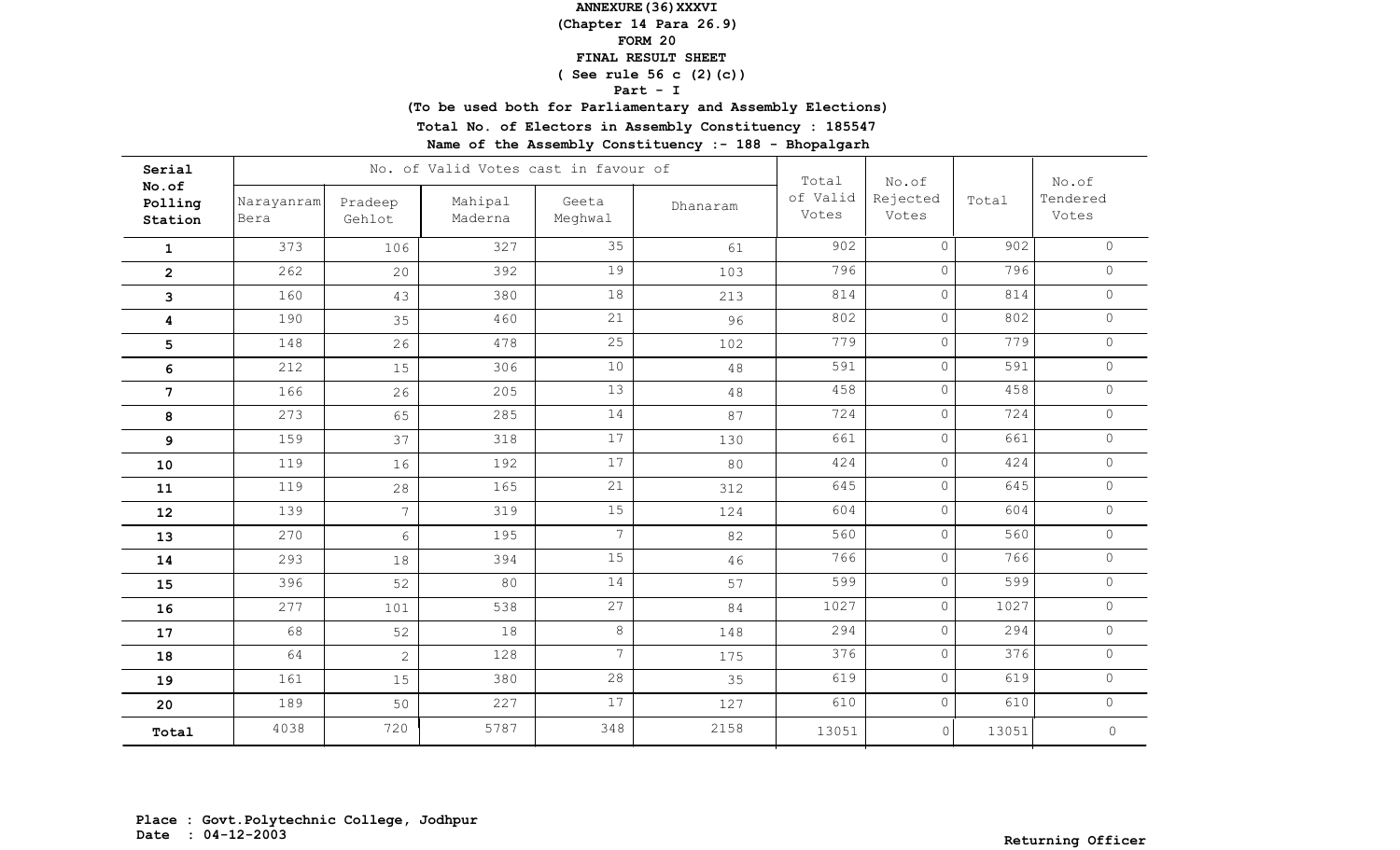**(Chapter 14 Para 26.9)**

## **FORM 20**

#### **FINAL RESULT SHEET**

## **( See rule 56 c (2)(c))**

### **Part - I**

**(To be used both for Parliamentary and Assembly Elections)**

**Total No. of Electors in Assembly Constituency : 185547**

| Serial                      |                    |                   | No. of Valid Votes cast in favour of |                  |          | Total             | No.of             |       | No.of             |
|-----------------------------|--------------------|-------------------|--------------------------------------|------------------|----------|-------------------|-------------------|-------|-------------------|
| No.of<br>Polling<br>Station | Narayanram<br>Bera | Pradeep<br>Gehlot | Mahipal<br>Maderna                   | Geeta<br>Meghwal | Dhanaram | of Valid<br>Votes | Rejected<br>Votes | Total | Tendered<br>Votes |
| 21                          | 252                | 12                | 186                                  | 10               | 236      | 696               | $\Omega$          | 696   | $\circ$           |
| 22                          | 266                | 74                | 274                                  | 19               | 85       | 718               | $\circ$           | 718   | $\mathfrak{Z}$    |
| 23                          | 234                | 193               | 296                                  | 28               | 140      | 891               | $\circ$           | 891   | $\circ$           |
| 24                          | 353                | 42                | 74                                   | 11               | 88       | 568               | $\circ$           | 568   | $\circ$           |
| 25                          | 275                | 15                | 229                                  | 14               | 23       | 556               | $\circ$           | 556   | $\circ$           |
| 26                          | 231                | 31                | 71                                   | 15               | 157      | 505               | $\circ$           | 505   | $\circ$           |
| 27                          | 455                | 13                | 253                                  | 17               | 16       | 754               | $\circ$           | 754   | $\circ$           |
| 28                          | 388                | 12                | 274                                  | 15               | 19       | 708               | $\circ$           | 708   | $\circ$           |
| 29                          | 393                | 17                | 279                                  | 17               | 61       | 767               | $\circ$           | 767   | $\circ$           |
| 30                          | 173                | 224               | 66                                   | $11$             | 276      | 750               | $\circ$           | 750   | $\circ$           |
| 31                          | 179                | 23                | 344                                  | 31               | 214      | 791               | $\circ$           | 791   | $\circ$           |
| 32                          | 133                | $\,8\,$           | 337                                  | 12               | 226      | 716               | $\overline{0}$    | 716   | $\circ$           |
| 33                          | 289                | 67                | 177                                  | 28               | 190      | 751               | $\circ$           | 751   | $\circ$           |
| 34                          | 271                | 27                | 239                                  | 24               | 88       | 649               | $\circ$           | 649   | $\circ$           |
| 35                          | 135                | 3                 | 222                                  | 15               | 103      | 478               | $\circ$           | 478   | $\circ$           |
| 36                          | 149                | 20                | 442                                  | 11               | 141      | 763               | $\circ$           | 763   | $\circ$           |
| 37                          | 158                | 13                | 286                                  | 11               | 83       | 551               | $\circ$           | 551   | $\circ$           |
| 38                          | 203                | 184               | 173                                  | 16               | 193      | 769               | $\circ$           | 769   | $\circ$           |
| 39                          | 157                | 14                | 181                                  | $\overline{7}$   | 43       | 402               | $\circ$           | 402   | $\circ$           |
| 40                          | 339                | 49                | 283                                  | 25               | 113      | 809               | $\circ$           | 809   | $\circ$           |
| Total                       | 5033               | 1041              | 4686                                 | 337              | 2495     | 13592             | $\circ$           | 13592 | 3                 |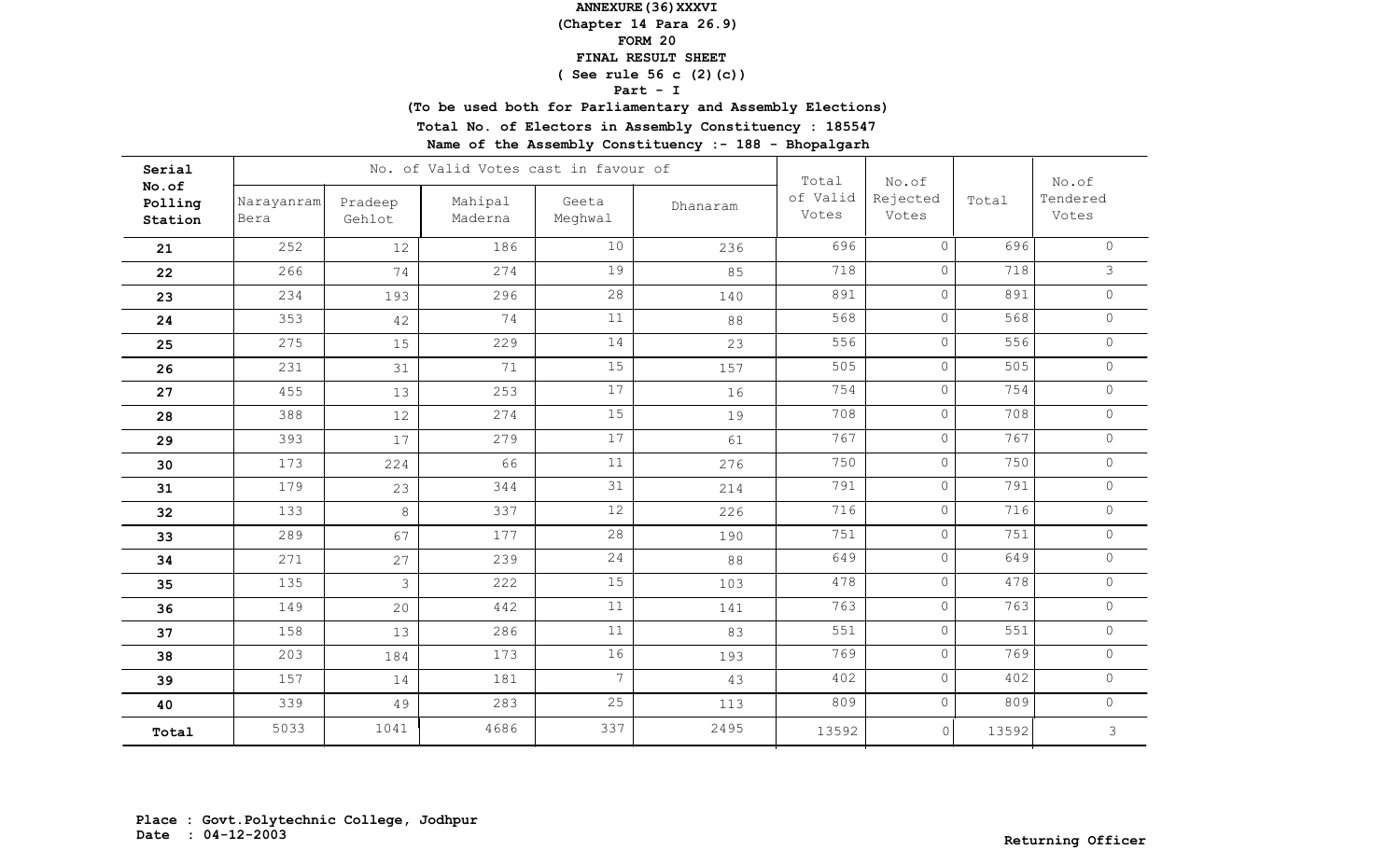**(Chapter 14 Para 26.9)**

### **FORM 20**

#### **FINAL RESULT SHEET**

## **( See rule 56 c (2)(c))**

### **Part - I**

**(To be used both for Parliamentary and Assembly Elections)**

**Total No. of Electors in Assembly Constituency : 185547**

| Serial                      |                    |                   | No. of Valid Votes cast in favour of | Total            | No.of    |                   | No.of             |       |                   |
|-----------------------------|--------------------|-------------------|--------------------------------------|------------------|----------|-------------------|-------------------|-------|-------------------|
| No.of<br>Polling<br>Station | Narayanram<br>Bera | Pradeep<br>Gehlot | Mahipal<br>Maderna                   | Geeta<br>Meghwal | Dhanaram | of Valid<br>Votes | Rejected<br>Votes | Total | Tendered<br>Votes |
| 41                          | 206                | 35                | 245                                  | 21               | 117      | 624               | $\overline{0}$    | 624   | $\circ$           |
| 42                          | 253                | 11                | 222                                  | 10               | 68       | 564               | $\circ$           | 564   | $\circ$           |
| 43                          | 150                | 9                 | 173                                  | 15               | 175      | 522               | $\circ$           | 522   | $\circ$           |
| 44                          | 267                | 85                | 218                                  | $7\phantom{.}$   | 49       | 626               | $\circ$           | 626   | $\circ$           |
| 45                          | 310                | 64                | 93                                   | $8\,$            | 44       | 519               | $\circ$           | 519   | $\mathbf{1}$      |
| 46                          | 198                | 75                | 411                                  | 20               | 62       | 766               | $\circ$           | 766   | $\circ$           |
| 47                          | 332                | 64                | 212                                  | 20               | 105      | 733               | $\circ$           | 733   | $\circ$           |
| 48                          | 451                | 165               | 310                                  | 25               | 90       | 1041              | $\circ$           | 1041  | $\circ$           |
| 49                          | 287                | 12                | 262                                  | 28               | 93       | 682               | $\circ$           | 682   | $\circledcirc$    |
| 50                          | 68                 | 35                | 184                                  | 11               | 279      | 577               | $\circ$           | 577   | $\circ$           |
| 51                          | 84                 | 80                | 283                                  | 20               | 223      | 690               | $\circ$           | 690   | $\circ$           |
| 52                          | 97                 | 17                | 349                                  | 29               | 107      | 599               | $\circ$           | 599   | $\mathbf 0$       |
| 53                          | 290                | 45                | 283                                  | 21               | 179      | 818               | $\circ$           | 818   | $\circ$           |
| 54                          | 121                | 32                | 120                                  | 16               | 432      | 721               | $\circ$           | 721   | $\mathbf{1}$      |
| 55                          | 194                | 11                | 344                                  | 13               | 67       | 629               | $\circ$           | 629   | $\circ$           |
| 56                          | 216                | 28                | 148                                  | 21               | 172      | 585               | $\circ$           | 585   | $\circ$           |
| 57                          | 188                | 103               | 176                                  | 15               | 213      | 695               | $\circ$           | 695   | $\circ$           |
| 58                          | 230                | 74                | 208                                  | 25               | 71       | 608               | $\circ$           | 608   | $\circ$           |
| 59                          | 192                | 295               | 114                                  | 16               | 43       | 660               | $\circ$           | 660   | $\mathbf{1}$      |
| 60                          | 311                | 74                | 333                                  | 17               | 88       | 823               | $\circ$           | 823   | $\circ$           |
| Total                       | 4445               | 1314              | 4688                                 | 358              | 2677     | 13482             | $\circ$           | 13482 | 3                 |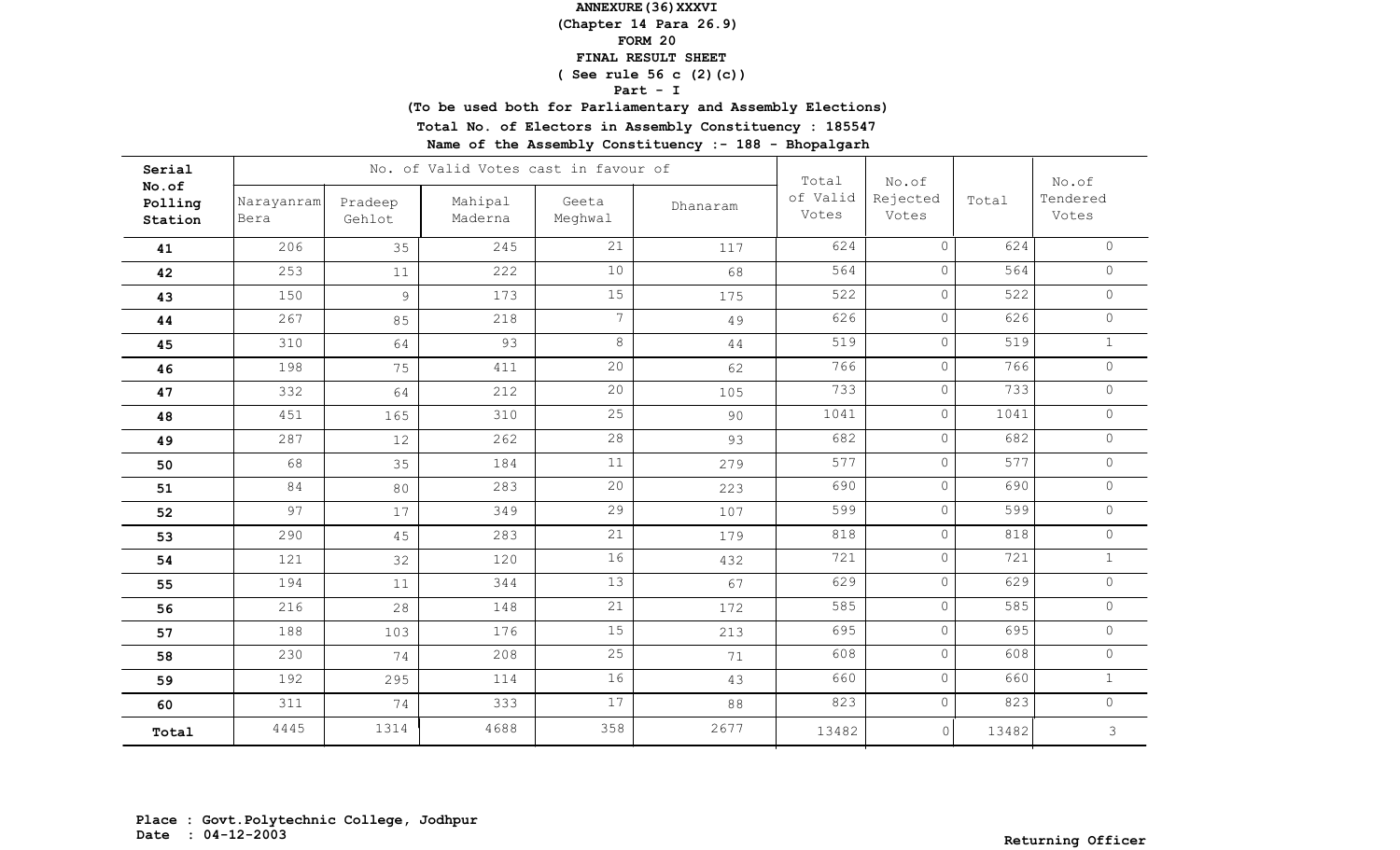**(Chapter 14 Para 26.9)**

## **FORM 20**

#### **FINAL RESULT SHEET**

## **( See rule 56 c (2)(c))**

### **Part - I**

**(To be used both for Parliamentary and Assembly Elections)**

**Total No. of Electors in Assembly Constituency : 185547**

| Serial                      |                    |                   | No. of Valid Votes cast in favour of | Total            | No.of    |                   | No.of             |       |                     |
|-----------------------------|--------------------|-------------------|--------------------------------------|------------------|----------|-------------------|-------------------|-------|---------------------|
| No.of<br>Polling<br>Station | Narayanram<br>Bera | Pradeep<br>Gehlot | Mahipal<br>Maderna                   | Geeta<br>Meghwal | Dhanaram | of Valid<br>Votes | Rejected<br>Votes | Total | Tendered<br>Votes   |
| 61                          | 253                | 20                | 246                                  | 12               | 62       | 593               | $\Omega$          | 593   | $\Omega$            |
| 62                          | 224                | 83                | 187                                  | 18               | 49       | 561               | $\circ$           | 561   | $\circ$             |
| 63                          | 332                | 40                | 322                                  | 19               | 76       | 789               | $\circ$           | 789   | $\circ$             |
| 64                          | 101                | 285               | 111                                  | 19               | 104      | 620               | $\circ$           | 620   | $\circ$             |
| 65                          | 147                | 108               | 89                                   | 20               | 33       | 397               | $\circ$           | 397   | $\circ$             |
| 66                          | 247                | $\,8\,$           | 84                                   | 15               | 97       | 451               | $\circ$           | 451   | $\circ$             |
| 67                          | 169                | $\circ$           | 176                                  | 6                | 51       | 402               | $\circ$           | 402   | $\circ$             |
| 68                          | 283                | 68                | 346                                  | 26               | 273      | 996               | $\circ$           | 996   | $\circ$             |
| 69                          | 340                | 311               | 187                                  | 25               | 121      | 984               | $\circ$           | 984   | $\circ$             |
| 70                          | 120                | 238               | 175                                  | 11               | 50       | 594               | $\circ$           | 594   | $\circ$             |
| 71                          | 96                 | 320               | 215                                  | 22               | 45       | 698               | $\circ$           | 698   | $\circledcirc$      |
| 72                          | 51                 | 64                | 74                                   | 14               | 378      | 581               | $\circ$           | 581   | $\circ$             |
| 73                          | 366                | 35                | 147                                  | 8                | 232      | 788               | $\circ$           | 788   | $\circledcirc$      |
| 74                          | 353                | 34                | 165                                  | 19               | 123      | 694               | $\circ$           | 694   | $\circ$             |
| 75                          | 439                | 98                | 339                                  | 24               | 28       | 928               | $\circ$           | 928   | $\circledcirc$      |
| 76                          | 165                | 115               | 200                                  | 19               | 247      | 746               | $\circ$           | 746   | $\circ$             |
| 77                          | 277                | 59                | 432                                  | 28               | 187      | 983               | $\circ$           | 983   | $\circ$             |
| 78                          | 354                | 48                | 263                                  | 18               | 27       | 710               | $\circ$           | 710   | $\circ$             |
| 79                          | 364                | 272               | 171                                  | $\overline{9}$   | 22       | 838               | $\circ$           | 838   | $\circ$             |
| 80                          | 244                | 351               | 318                                  | 30               | 75       | 1018              | $\circ$           | 1018  | $\circ$             |
| Total                       | 4925               | 2557              | 4247                                 | 362              | 2280     | 14371             | $\circ$           | 14371 | $\mathsf{O}\xspace$ |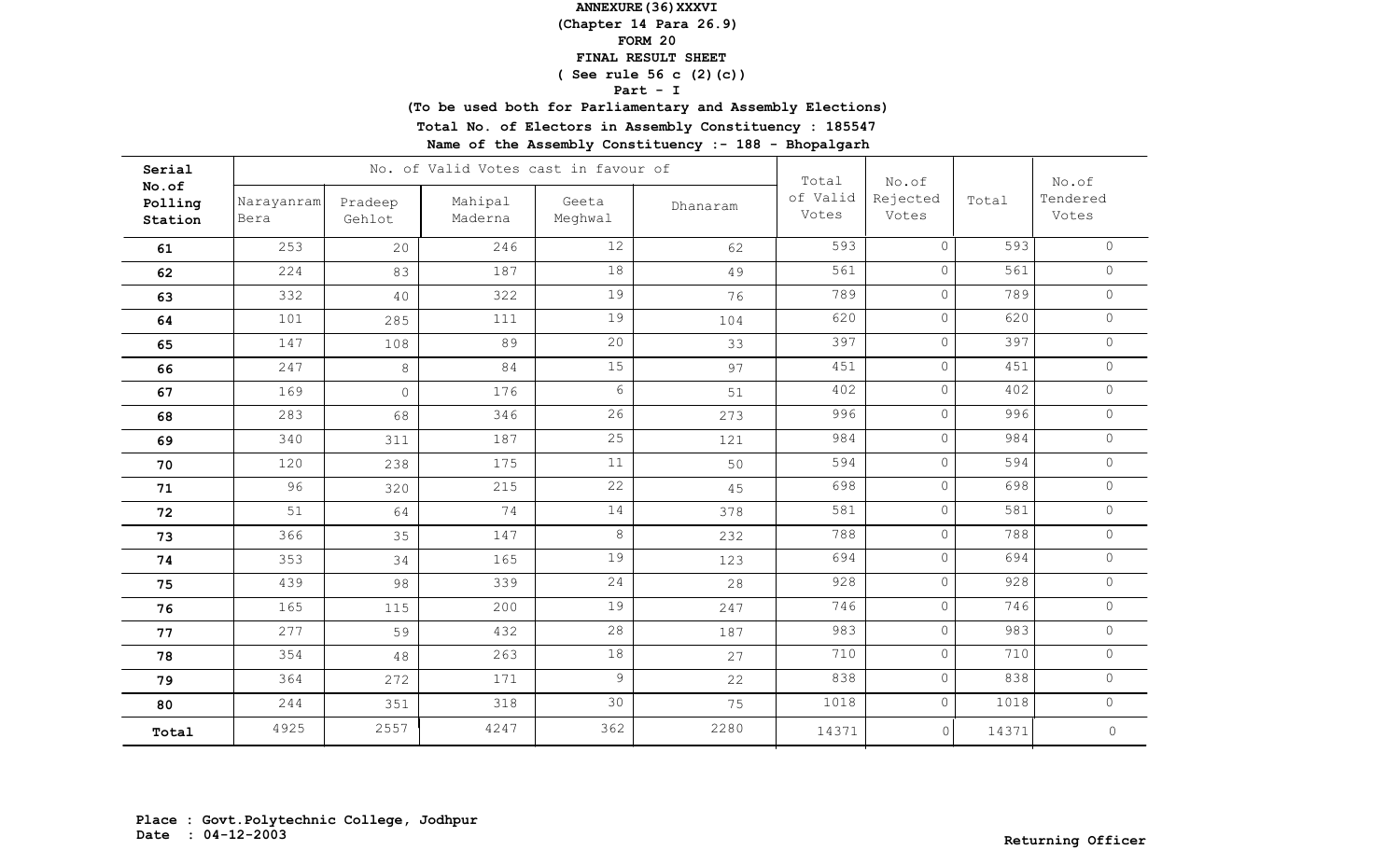**(Chapter 14 Para 26.9)**

## **FORM 20**

#### **FINAL RESULT SHEET**

## **( See rule 56 c (2)(c))**

### **Part - I**

**(To be used both for Parliamentary and Assembly Elections)**

**Total No. of Electors in Assembly Constituency : 185547**

| Serial                      |                    |                   | No. of Valid Votes cast in favour of |                  |          | Total             | No.of             |       | No.of               |
|-----------------------------|--------------------|-------------------|--------------------------------------|------------------|----------|-------------------|-------------------|-------|---------------------|
| No.of<br>Polling<br>Station | Narayanram<br>Bera | Pradeep<br>Gehlot | Mahipal<br>Maderna                   | Geeta<br>Meghwal | Dhanaram | of Valid<br>Votes | Rejected<br>Votes | Total | Tendered<br>Votes   |
| 81                          | 452                | 73                | 224                                  | 15               | 33       | 797               | $\Omega$          | 797   | $\circ$             |
| 82                          | 313                | 93                | 313                                  | 14               | 46       | 779               | $\circ$           | 779   | $\circ$             |
| 83                          | 150                | 75                | 76                                   | 11               | 264      | 576               | $\circ$           | 576   | $\circ$             |
| 84                          | 207                | 58                | 184                                  | $\overline{4}$   | 15       | 468               | $\circ$           | 468   | $\circ$             |
| 85                          | 355                | 71                | 224                                  | 12               | 25       | 687               | $\circ$           | 687   | $\circ$             |
| 86                          | 251                | 105               | 224                                  | $\,8\,$          | 31       | 619               | $\circ$           | 619   | $\circ$             |
| 87                          | 149                | 78                | 111                                  | 21               | 163      | 522               | $\circ$           | 522   | $\circ$             |
| 88                          | 347                | 38                | 188                                  | 11               | 26       | 610               | $\circ$           | 610   | $\circ$             |
| 89                          | 346                | 120               | 362                                  | 15               | 62       | 905               | $\circ$           | 905   | $\circ$             |
| 90                          | 428                | 70                | 252                                  | $10$             | 24       | 784               | $\circ$           | 784   | $\circ$             |
| 91                          | 184                | 62                | 205                                  | $\overline{4}$   | 44       | 499               | $\circ$           | 499   | $\circ$             |
| 92                          | 207                | 125               | 185                                  | 13               | 76       | 606               | $\circ$           | 606   | $\circ$             |
| 93                          | 102                | 34                | 154                                  | 11               | 57       | 358               | $\circ$           | 358   | $\circledcirc$      |
| 94                          | 118                | 139               | 226                                  | $\mathcal{G}$    | 113      | 605               | $\circ$           | 605   | $\circ$             |
| 95                          | 291                | 60                | 396                                  | 17               | 85       | 849               | $\circ$           | 849   | $\circledcirc$      |
| 96                          | 19                 | 66                | 224                                  | 14               | 188      | 511               | $\circ$           | 511   | $\circ$             |
| 97                          | 195                | 15                | 462                                  | 17               | 212      | 901               | $\circ$           | 901   | $\circ$             |
| 98                          | 117                | 152               | 101                                  | 14               | 195      | 579               | $\circ$           | 579   | $\circ$             |
| 99                          | 197                | 166               | 161                                  | 31               | 171      | 726               | $\circ$           | 726   | $\circ$             |
| 100                         | 97                 | 78                | 136                                  | 11               | 266      | 588               | $\circ$           | 588   | $\circ$             |
| Total                       | 4525               | 1678              | 4408                                 | 262              | 2096     | 12969             | $\circ$           | 12969 | $\mathsf{O}\xspace$ |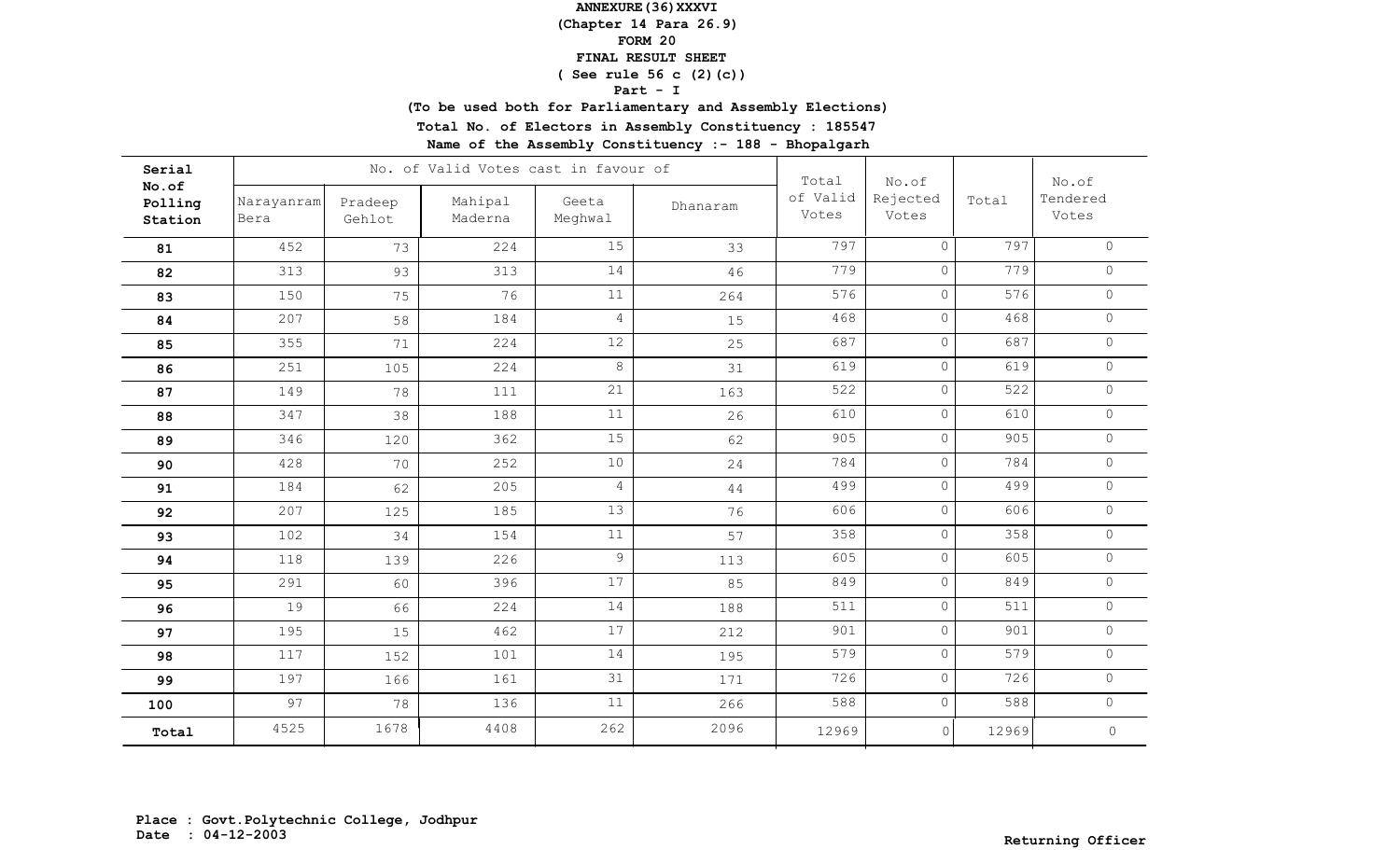**(Chapter 14 Para 26.9)**

### **FORM 20**

#### **FINAL RESULT SHEET**

## **( See rule 56 c (2)(c))**

### **Part - I**

**(To be used both for Parliamentary and Assembly Elections)**

**Total No. of Electors in Assembly Constituency : 185547**

| Serial                      |                    |                   | No. of Valid Votes cast in favour of |                  |          | Total             | No.of             |       | No.of             |
|-----------------------------|--------------------|-------------------|--------------------------------------|------------------|----------|-------------------|-------------------|-------|-------------------|
| No.of<br>Polling<br>Station | Narayanram<br>Bera | Pradeep<br>Gehlot | Mahipal<br>Maderna                   | Geeta<br>Meghwal | Dhanaram | of Valid<br>Votes | Rejected<br>Votes | Total | Tendered<br>Votes |
| 101                         | 31                 | 214               | 277                                  | 16               | 75       | 613               | $\Omega$          | 613   | $\circ$           |
| 102                         | 180                | 76                | 114                                  | $7\overline{ }$  | 149      | 526               | $\circ$           | 526   | $\circ$           |
| 103                         | 167                | 252               | 92                                   | $10$             | 20       | 541               | $\circ$           | 541   | $\circ$           |
| 104                         | 286                | 86                | 271                                  | $7\overline{ }$  | 65       | 715               | $\circ$           | 715   | $\circ$           |
| 105                         | 213                | 80                | 332                                  | 11               | 248      | 884               | $\Omega$          | 884   | $\circ$           |
| 106                         | 257                | 73                | 303                                  | $10$             | 93       | 736               | $\circ$           | 736   | $\circ$           |
| 107                         | 242                | 157               | 145                                  | 11               | 122      | 677               | $\circ$           | 677   | $\circ$           |
| 108                         | 168                | 10                | 83                                   | $7\overline{ }$  | 167      | 435               | $\circ$           | 435   | $\circ$           |
| 109                         | 169                | 34                | 379                                  | 18               | 40       | 640               | $\circ$           | 640   | $\mathbf{1}$      |
| 110                         | 223                | 67                | 201                                  | 11               | 77       | 579               | $\circ$           | 579   | $\circ$           |
| 111                         | 204                | 116               | 91                                   | 14               | 28       | 453               | $\circ$           | 453   | $\circ$           |
| 112                         | 335                | 46                | 466                                  | 12               | 52       | 911               | $\circ$           | 911   | $\circ$           |
| 113                         | 188                | 98                | 343                                  | 28               | 107      | 764               | $\circ$           | 764   | $\circ$           |
| 114                         | 224                | 165               | 165                                  | 24               | 187      | 765               | $\circ$           | 765   | $\circ$           |
| 115                         | 51                 | 48                | 272                                  | 11               | 39       | 421               | $\circ$           | 421   | $\circ$           |
| 116                         | 223                | 51                | 39                                   | 8                | 351      | 672               | $\circ$           | 672   | $\circ$           |
| 117                         | 159                | 16                | 136                                  | $6\phantom{.0}$  | 372      | 689               | $\circ$           | 689   | $\circ$           |
| 118                         | 73                 | 48                | 260                                  | $\overline{2}$   | 13       | 396               | $\circ$           | 396   | $\circ$           |
| 119                         | 218                | 29                | 338                                  | $\overline{4}$   | 105      | 694               | $\circ$           | 694   | $\circ$           |
| 120                         | 137                | 142               | 100                                  | $7\overline{ }$  | 99       | 485               | $\circ$           | 485   | $\circ$           |
| Total                       | 3748               | 1808              | 4407                                 | 224              | 2409     | 12596             | $\circ$           | 12596 | $\mathbf{1}$      |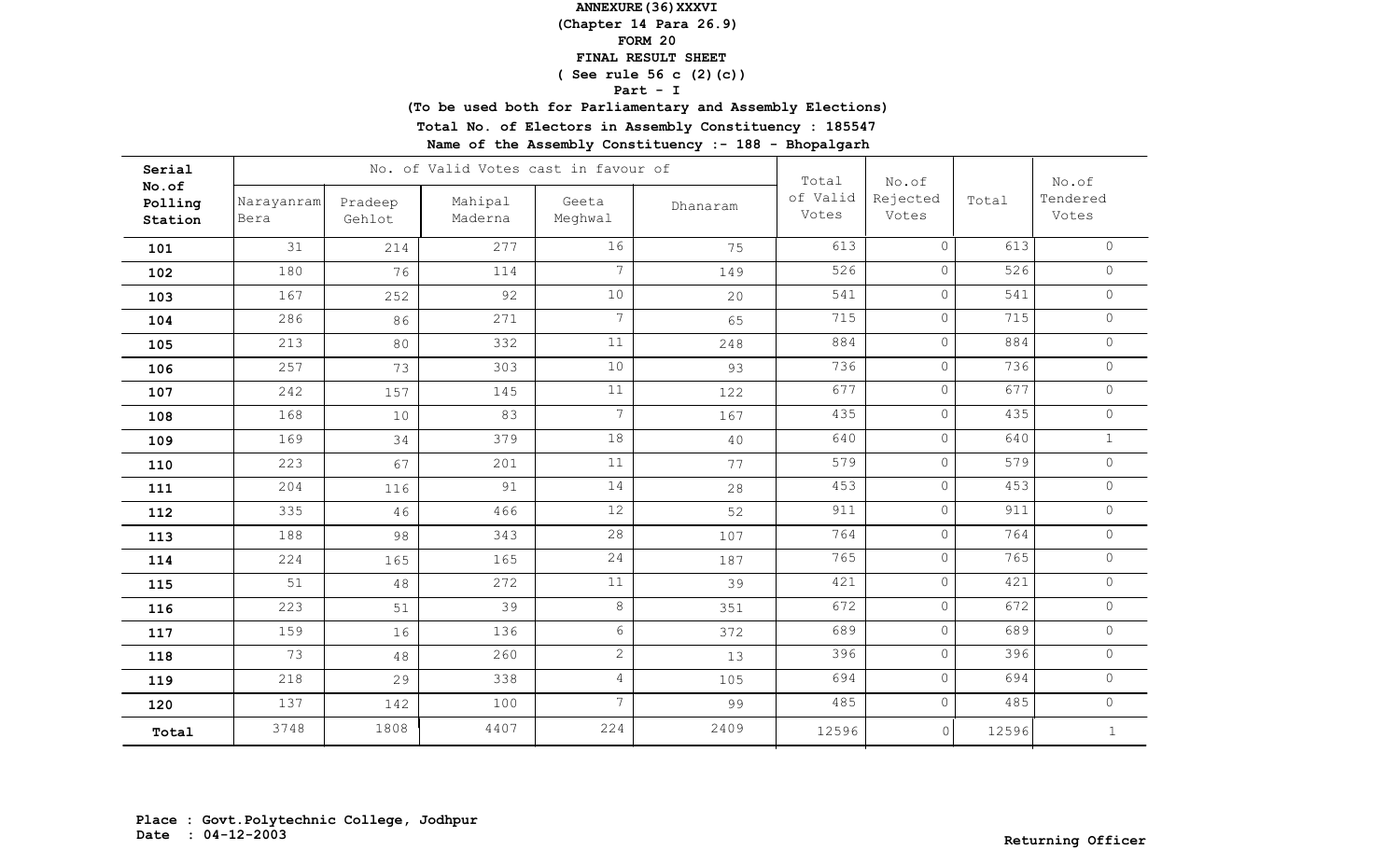**(Chapter 14 Para 26.9)**

### **FORM 20**

#### **FINAL RESULT SHEET**

## **( See rule 56 c (2)(c))**

### **Part - I**

**(To be used both for Parliamentary and Assembly Elections)**

**Total No. of Electors in Assembly Constituency : 185547**

| Serial                      |                    |                   | No. of Valid Votes cast in favour of |                  |          | Total             | No.of             |       | No.of             |
|-----------------------------|--------------------|-------------------|--------------------------------------|------------------|----------|-------------------|-------------------|-------|-------------------|
| No.of<br>Polling<br>Station | Narayanram<br>Bera | Pradeep<br>Gehlot | Mahipal<br>Maderna                   | Geeta<br>Meghwal | Dhanaram | of Valid<br>Votes | Rejected<br>Votes | Total | Tendered<br>Votes |
| 121                         | 210                | 130               | 176                                  | 5                | 167      | 688               | $\Omega$          | 688   | $\circ$           |
| 122                         | 151                | 62                | 245                                  | 16               | 182      | 656               | $\circ$           | 656   | $\circ$           |
| 123                         | 166                | 168               | 216                                  | 16               | 138      | 704               | $\circ$           | 704   | $\circ$           |
| 124                         | 106                | 123               | 462                                  | $\,8\,$          | 45       | 744               | $\circ$           | 744   | $\circ$           |
| 125                         | 153                | 133               | 626                                  | 13               | 12       | 937               | $\Omega$          | 937   | $\circ$           |
| 126                         | 135                | 109               | 211                                  | 31               | 158      | 644               | $\circ$           | 644   | $\circ$           |
| 127                         | 64                 | 190               | 247                                  | 10               | 84       | 595               | $\circ$           | 595   | $\circ$           |
| 128                         | 67                 | 194               | 293                                  | 14               | $17$     | 585               | $\circ$           | 585   | $\circ$           |
| 129                         | 174                | 346               | 128                                  | 32               | 163      | 843               | $\circ$           | 843   | $\circ$           |
| 130                         | 128                | 114               | 258                                  | $10$             | 49       | 559               | $\circ$           | 559   | $\circ$           |
| 131                         | 87                 | 112               | 236                                  | 29               | 405      | 869               | $\circ$           | 869   | $\mathbf{1}$      |
| 132                         | 52                 | 99                | 291                                  | 16               | 130      | 588               | $\circ$           | 588   | $\circ$           |
| 133                         | 138                | 150               | 458                                  | 10               | 75       | 831               | $\circ$           | 831   | $\mathbf{1}$      |
| 134                         | 242                | 164               | 306                                  | 30               | 60       | 802               | $\circ$           | 802   | $\circ$           |
| 135                         | 51                 | 21                | 340                                  | 13               | 70       | 495               | $\circ$           | 495   | $\mathbf{2}$      |
| 136                         | 125                | 26                | 153                                  | $6\,$            | 9        | 319               | $\circ$           | 319   | $\circ$           |
| 137                         | 146                | 238               | 142                                  | 24               | 234      | 784               | $\circ$           | 784   | $\overline{2}$    |
| 138                         | 303                | 110               | 256                                  | 18               | 53       | 740               | $\circ$           | 740   | $\circ$           |
| 139                         | 204                | 115               | 262                                  | $7\overline{ }$  | 14       | 602               | $\circ$           | 602   | $\circ$           |
| 140                         | 129                | 255               | 136                                  | 12               | 99       | 631               | $\circ$           | 631   | $\circ$           |
| Total                       | 2831               | 2859              | 5442                                 | 320              | 2164     | 13616             | $\circ$           | 13616 | $\epsilon$        |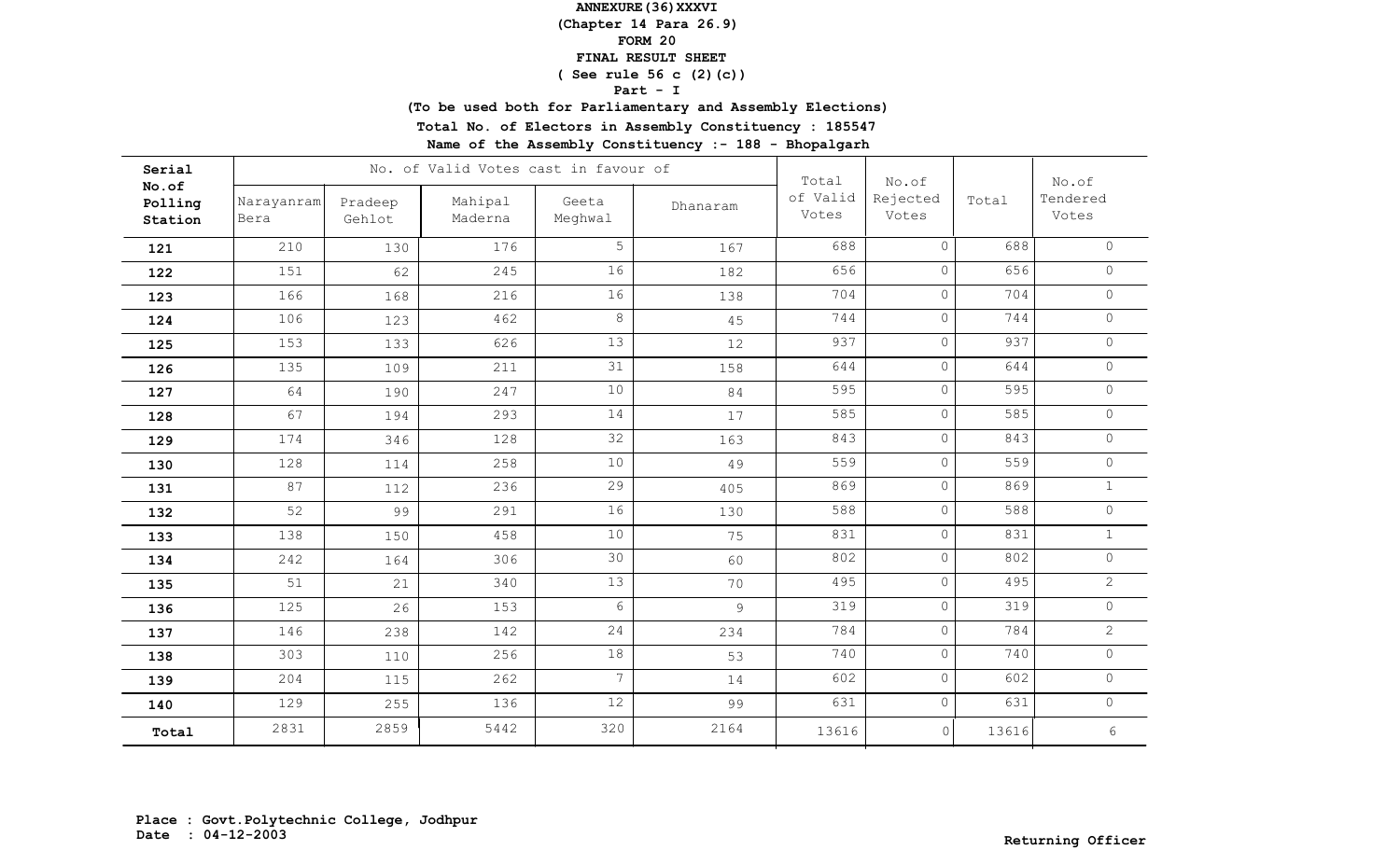**(Chapter 14 Para 26.9)**

## **FORM 20**

#### **FINAL RESULT SHEET**

## **( See rule 56 c (2)(c))**

### **Part - I**

**(To be used both for Parliamentary and Assembly Elections)**

**Total No. of Electors in Assembly Constituency : 185547**

| Serial                      |                    |                   | No. of Valid Votes cast in favour of | Total            | No.of    |                   | No.of             |       |                     |
|-----------------------------|--------------------|-------------------|--------------------------------------|------------------|----------|-------------------|-------------------|-------|---------------------|
| No.of<br>Polling<br>Station | Narayanram<br>Bera | Pradeep<br>Gehlot | Mahipal<br>Maderna                   | Geeta<br>Meghwal | Dhanaram | of Valid<br>Votes | Rejected<br>Votes | Total | Tendered<br>Votes   |
| 141                         | 184                | 119               | 203                                  | 15               | 46       | 567               | $\circ$           | 567   | $\circ$             |
| 142                         | 187                | 117               | 177                                  | $6\phantom{.}6$  | 227      | 714               | $\circ$           | 714   | $\circ$             |
| 143                         | 238                | 206               | 198                                  | 27               | 60       | 729               | $\circ$           | 729   | $\circ$             |
| 144                         | 242                | 90                | 236                                  | 16               | 73       | 657               | $\circ$           | 657   | $\circ$             |
| 145                         | 214                | 104               | 330                                  | $17$             | 105      | 770               | $\circ$           | 770   | $\circ$             |
| 146                         | 158                | 54                | 133                                  | 15               | 47       | 407               | $\circ$           | 407   | $\circ$             |
| 147                         | 261                | 37                | 117                                  | $11$             | 96       | 522               | $\circ$           | 522   | $\circ$             |
| 148                         | 66                 | 62                | 154                                  | 14               | 103      | 399               | $\circ$           | 399   | $\circ$             |
| 149                         | 85                 | 123               | 122                                  | $\overline{9}$   | 93       | 432               | $\circ$           | 432   | $\circ$             |
| 150                         | 224                | 73                | 206                                  | $\overline{4}$   | 27       | 534               | $\circ$           | 534   | $\circ$             |
| 151                         | 227                | 16                | 247                                  | 25               | 151      | 666               | $\circ$           | 666   | $\circledcirc$      |
| 152                         | 161                | 190               | 244                                  | 14               | 23       | 632               | $\circ$           | 632   | $\circ$             |
| 153                         | 295                | 42                | 283                                  | 17               | 34       | 671               | $\circledcirc$    | 671   | $\circ$             |
| 154                         | 220                | 18                | 226                                  | 6                | 74       | 544               | $\circ$           | 544   | $\circ$             |
| 155                         | 158                | 13                | 377                                  | 14               | 72       | 634               | $\circ$           | 634   | $\circ$             |
| 156                         | 207                | 43                | 199                                  | 8                | 51       | 508               | $\circ$           | 508   | $\circ$             |
| 157                         | 183                | 99                | 309                                  | 15               | 81       | 687               | $\circ$           | 687   | $\circ$             |
| 158                         | 290                | 33                | 342                                  | 26               | 144      | 835               | $\circ$           | 835   | $\circ$             |
| 159                         | 210                | 28                | 178                                  | $\overline{9}$   | 30       | 455               | $\circ$           | 455   | $\circ$             |
| 160                         | 395                | $4\,8$            | 281                                  | 19               | 53       | 796               | $\circ$           | 796   | $\circ$             |
| Total                       | 4205               | 1515              | 4562                                 | 287              | 1590     | 12159             | 0                 | 12159 | $\mathsf{O}\xspace$ |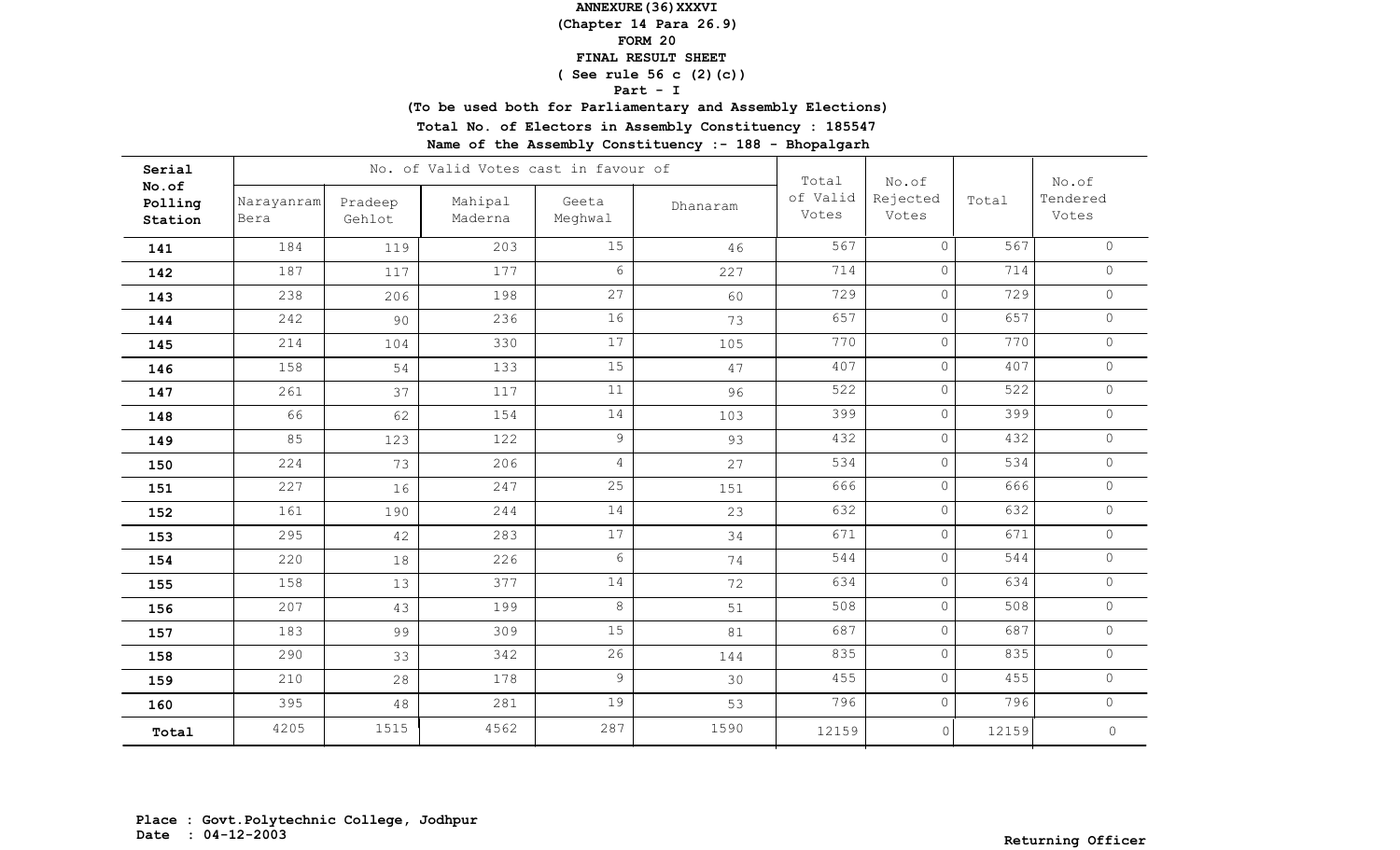**(Chapter 14 Para 26.9)**

### **FORM 20**

#### **FINAL RESULT SHEET**

## **( See rule 56 c (2)(c))**

### **Part - I**

**(To be used both for Parliamentary and Assembly Elections)**

**Total No. of Electors in Assembly Constituency : 185547**

| Total<br>No.of<br>No.of<br>of Valid<br>Rejected<br>Total<br>Mahipal<br>Narayanram<br>Geeta<br>Pradeep<br>Polling<br>Dhanaram<br>Votes<br>Votes<br>Meghwal<br>Maderna<br>Bera<br>Gehlot | No.of<br>Tendered<br>Votes |
|----------------------------------------------------------------------------------------------------------------------------------------------------------------------------------------|----------------------------|
| Station                                                                                                                                                                                |                            |
| 6<br>642<br>$\Omega$<br>354<br>223<br>10<br>49<br>161                                                                                                                                  | 642<br>$\circ$             |
| 3<br>762<br>325<br>284<br>$\circ$<br>9<br>141<br>162                                                                                                                                   | 762<br>$\circ$             |
| 9<br>800<br>$\circ$<br>404<br>243<br>90<br>54<br>163                                                                                                                                   | 800<br>$\circ$             |
| $\mathfrak{Z}$<br>331<br>$\circ$<br>94<br>164<br>22<br>48<br>164                                                                                                                       | 331<br>$\mathbf{1}$        |
| 17<br>823<br>$\circ$<br>400<br>232<br>145<br>29<br>165                                                                                                                                 | 823<br>$\circ$             |
| 36<br>871<br>$\circ$<br>70<br>484<br>259<br>22<br>166                                                                                                                                  | 871<br>$\circ$             |
| 9<br>766<br>$\circ$<br>262<br>201<br>263<br>31<br>167                                                                                                                                  | 766<br>$\circ$             |
| 26<br>773<br>$\circ$<br>294<br>144<br>263<br>46<br>168                                                                                                                                 | 773<br>$\circ$             |
| 22<br>856<br>$\circ$<br>180<br>274<br>290<br>90<br>169                                                                                                                                 | 856<br>$1\,$               |
| 17<br>718<br>$\circ$<br>261<br>203<br>185<br>52<br>170                                                                                                                                 | 718<br>$\circ$             |
| 13<br>867<br>$\circ$<br>305<br>173<br>291<br>85<br>171                                                                                                                                 | 867<br>$\circ$             |
| 28<br>923<br>$\circ$<br>90<br>270<br>517<br>18<br>172                                                                                                                                  | 923<br>$\circ$             |
| 31<br>930<br>$\circ$<br>59<br>136<br>686<br>18<br>173                                                                                                                                  | 930<br>$\mathbf{1}$        |
| 23<br>578<br>$\circ$<br>67<br>256<br>137<br>95<br>174                                                                                                                                  | 578<br>$\circ$             |
| 15<br>366<br>$\circ$<br>91<br>40<br>178<br>42<br>175                                                                                                                                   | 366<br>$\circ$             |
| 13<br>913<br>$\circ$<br>407<br>331<br>116<br>46<br>176                                                                                                                                 | 913<br>$\circ$             |
| 24<br>753<br>$\circ$<br>198<br>263<br>35<br>233<br>177                                                                                                                                 | 753<br>$\circ$             |
| 19<br>677<br>$\circ$<br>280<br>237<br>95<br>46<br>178                                                                                                                                  | 677<br>$\circ$             |
| 25<br>690<br>$\circ$<br>167<br>247<br>85<br>166<br>179                                                                                                                                 | $\circ$<br>690             |
| 18<br>768<br>$\circ$<br>355<br>149<br>105<br>141<br>180                                                                                                                                | 768<br>$\circ$             |
| 357<br>4256<br>3916<br>4961<br>1317<br>14807<br>$\circ$<br>14807<br>Total                                                                                                              | 3                          |